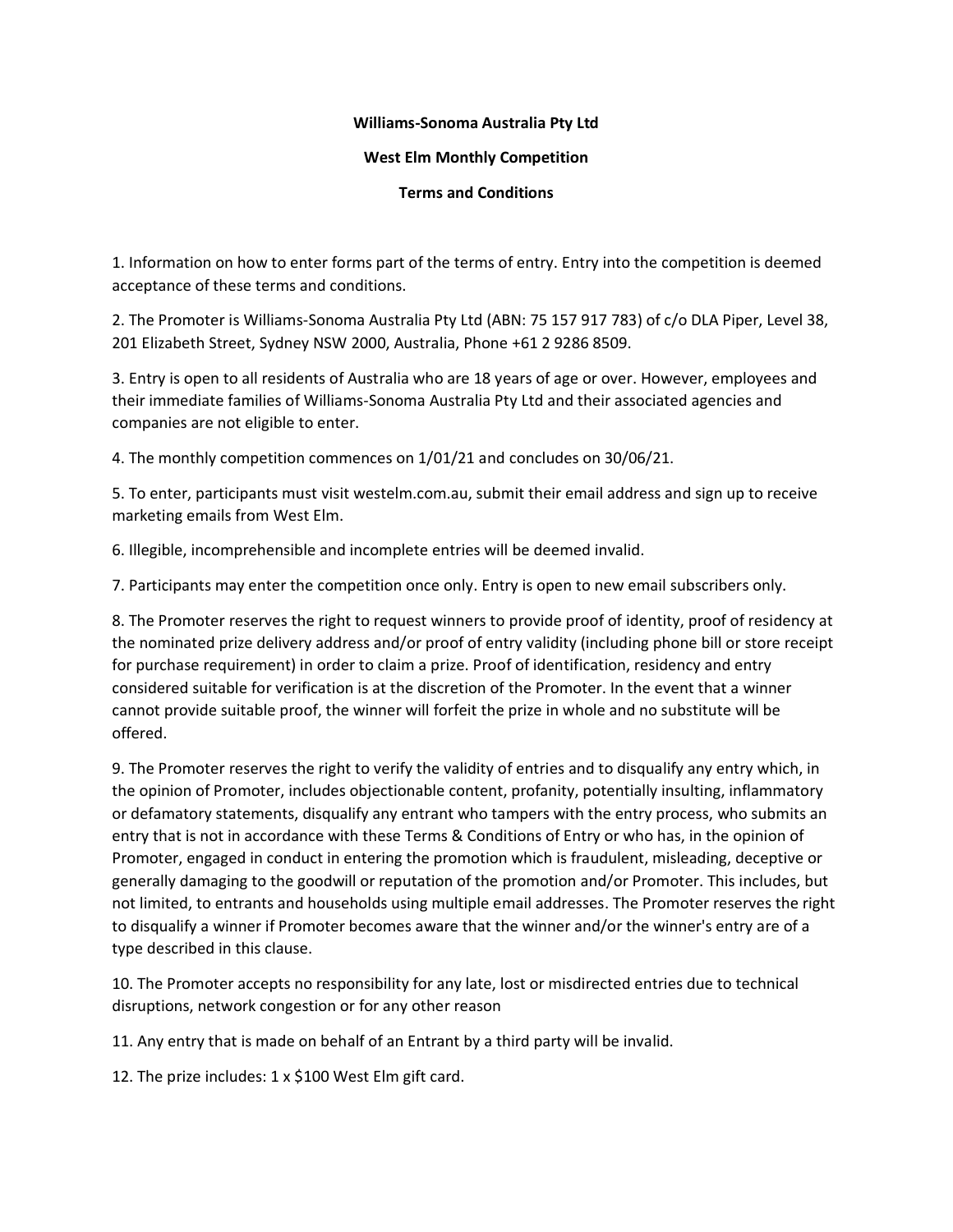13. Total prize pool is \$600.00 (including GST).

14. The prize is not transferable or exchangeable, nor is the prize redeemable for cash. The promoter is not responsible for any lost or stolen gift cards.

15. Prize does not include shipping or delivery costs. All other expenses become the responsibility of the winner. No prohibited prizes will be given away.

16. If the prize is unavailable, for whatever reason, the Promoter reserves the right to substitute the prize for a prize of equal or greater value, subject to State Regulation.

17. The Promoter reserves the right to refuse to allow a winner to take part in any or all aspects of the prize, if the Promoter determines, in their absolute discretion, that a winner is not in the mental or physical condition necessary to be able to safely participate in the prize. It is a condition of accepting the prize that the winner may be required to sign a legal release in a form determined by the Promoter in its absolute discretion.

18. Once prizes have left the Promoter's premises, the Promoter takes no responsibility for prizes damaged, delayed or lost in transit.

19. By accepting the prize, the winner agrees to participate in and co-operate as required with all reasonable media editorial requests relating to the prize, including but not limited to, being interviewed and photographed, filmed and/or chaperoned throughout the duration of the prize.

20. In consideration for the Promoter awarding the prize to the winner, the winner hereby assigns to the Promoter all right, title and interest in and to all copyright in any material created pursuant to the winner's participation in any aspect of the prize. The winner acknowledges that the Promoter is free to use the Works and to exercise its rights in relation thereto and the winner will not be entitled to any fee for such use.

21. In the event that for any reason whatsoever a winner does not take an element of the prize at the time stipulated by the Promoter then that element of the prize will be forfeited by the winner and cash will not be awarded in lieu of that element of the prize.

22. The Promoter accepts no responsibility for change in prize value between now and the ultimate prize redemption date.

23. Independent financial advice should be sought as tax implications may arise as a result of accepting the prize.

24. The prize draw will run on a monthly basis. Each valid entrant who has entered the competition from 00:01 on the first day of the calendar month until 23:59 on the last day of that calendar month will be entered into the prize draw for that calendar month.

25. There will one monthly prize winner drawn from all valid entries. The draw will take place at Williams-Sonoma Australia Pty Ltd, Suite 202, Level 2, 2 Grosvenor St, Bondi Junction 2022 within 7 days of the end of each calendar month.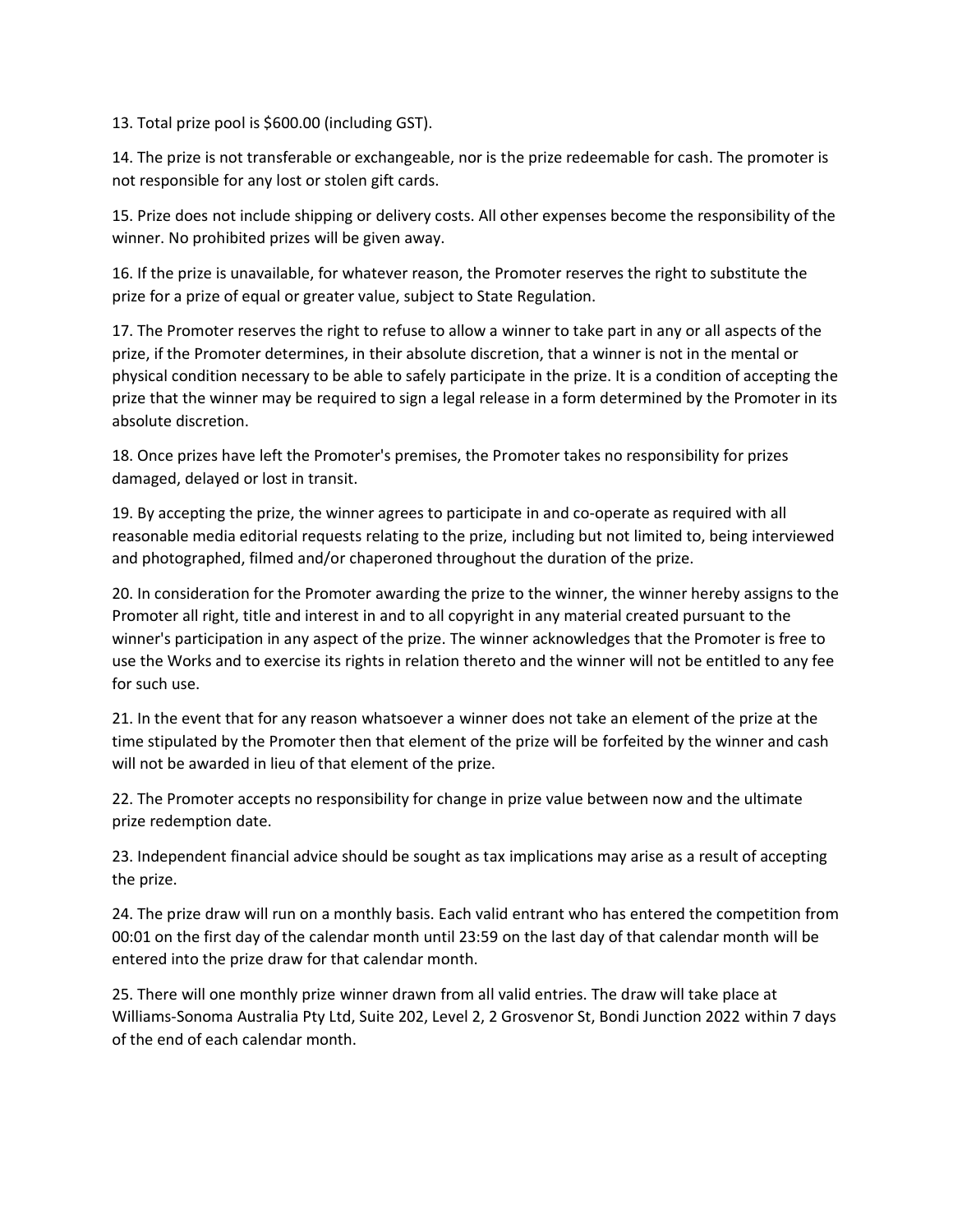26. The winners will be notified within 2 days of each draw. The winners will be notified of their prize by email.

27. Prizes will be awarded to person named in the entry. However, in a dispute, will be awarded to the account holder of the entry mechanism used to submit their entry (i.e. mobile phone account holder or land line account holder).

28. Should an entrant's contact details change during the promotional period, it is the entrant's responsibility to notify the Promoter. A request to access or modify any information provided in an entry should be directed to Promoter.

29. Subject to any direction given under relevant State legislation, an unclaimed prize draw will take place at Williams-Sonoma Australia Pty Ltd, Suite 202, Level 2, 2 Grosvenor St, Bondi Junction 2022 three months after each draw date. The winners will be notified by email within 2 days of the draw.

30. The Promoter's decision is final and the Promoter will not enter into correspondence regarding the Competition result.

31. It is a condition of accepting the prize that the winner must comply with all the conditions of use of the prize and the prize supplier's requirements.

32. It is a condition of accepting the prize that the winner may be required to sign a legal release in a form determined by the Promoter in its absolute discretion.

33. In the case of the intervention of any outside act, agent or event which prevents or significantly hinders the Promoter's ability to proceed with the competition on the dates and in the manner described in these terms and conditions, including but not limited to vandalism, power failures, tempests, natural disasters, acts of God, civil unrest, strike, war, act of terrorism, the Promoter may in its absolute discretion cancel the competition and recommence it from the start on the same conditions, subject to any directions given under State Regulation.

34. The Promoter shall not be liable for any loss or damage whatsoever which is suffered (including but not limited to indirect or consequential loss) or for any personal injury suffered or sustained in connection with any prize/s except for any liability which cannot be excluded by law. The Promoter is not responsible for any incorrect or inaccurate information, either caused by the phone user or for any of the equipment or programming associated with or utilised in this competition, or for any technical error, or any combination thereof that may occur in the course of the administration of this competition including any omission, interruption, deletion, defect, delay in operation or transmission, communications line or telephone, mobile or satellite network failure, theft or destruction or unauthorised access to or alteration of entries.

35. The Promoter reserves the right in its sole discretion to disqualify any individual who the Promoter has reason to believe has breached any of these conditions, or engaged in any unlawful or other improper misconduct calculated to jeopardise the fair and proper conduct of the promotion. The Promoter's legal rights to recover damages or other compensation from such an offender are reserved.

36. Williams-Sonoma Australia Pty Ltd and their associated agencies and companies assume no responsibility for any error, omission, interruption, deletion, defect, delay in operation or transmission,